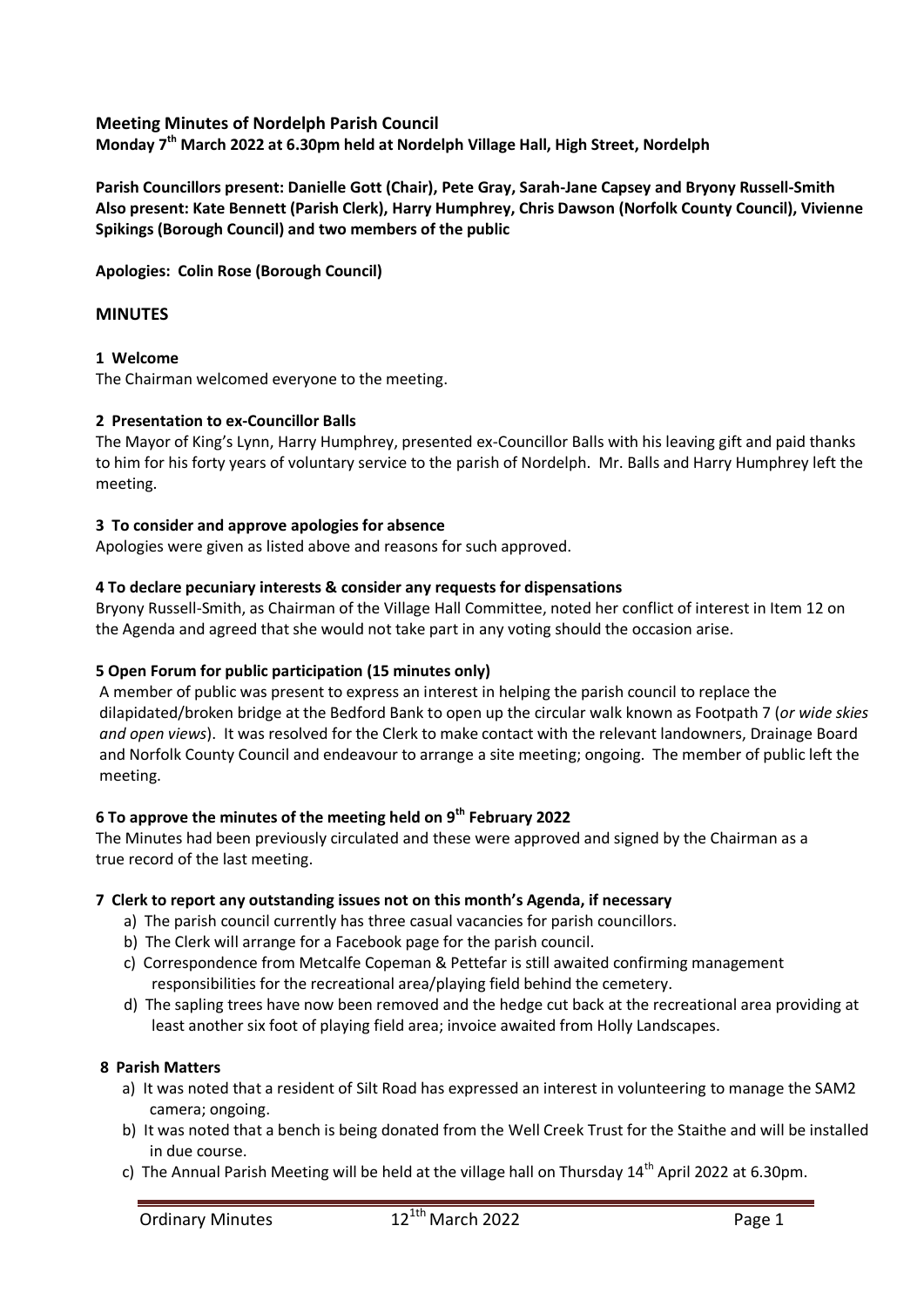# **9 Finance**

a) It was resolved with all in favour to approve the outstanding payments since last meeting as listed below. Councillor Gray and Councillor Gott to authorize after the meeting.

| List of Payments since last meeting   |        |            |        |             |                                                                                   |
|---------------------------------------|--------|------------|--------|-------------|-----------------------------------------------------------------------------------|
| Supplier                              | Price  | <b>VAT</b> |        | Type of     | Total payment Description of service/supply                                       |
| Chairman's allowance 25.00            |        | 0.00       | 25.00  | BACS        | Part payment of Chairman annual allowance - total £100.00                         |
| Norfolk Parish Training Support 95.00 |        | 0.00       | 95.00  | <b>BACS</b> | Annual subscription                                                               |
| Emneth Design 76.48                   |        | 0.00       | 76.48  | <b>BACS</b> | Annual website hosting fee                                                        |
| Kate Bennett 253.76                   |        | 0.00       | 253.76 | dd          | Month 11 wages                                                                    |
| Kate Bennett                          | 98.12  | 0.00       | 98.12  | <b>BACS</b> | Month 10 & 11 expenses - mileage, mobile, internet, 50% annual Microsoft 365 subs |
|                                       | 548.36 | 0.00       | 548.36 |             |                                                                                   |

- b) It was noted that *sse business energy* rates are expected to increase by at least 200% next year from 12.707p per kWh to 27.842p per kWh.
- c) The Current Account balance at  $28<sup>th</sup>$  February 2022 was £4,333.48.
- d) Income received since last meeting; £132.60 from the Village Hall Committee for the spraying of weeds to the village hall car park area.
- e) It was resolved with all in favour to increase the Clerk's monthly hours from 16 to 20 as of 1<sup>st</sup> April 2022.
- f) It was resolved with all in favour to purchase three Purple Birch trees from Rachael's Outlet at Walton Highway at £115.00 + Vat each, to plant at the recreational area/playing field to commemorate the Queen's Platinum Jubilee; County Councillor Dawson has offered to reimburse the parish council the full amount from his County fund.
- g) Councillors Gray and Capsey viewed the bank statements.

# **10 To consider any planning matters since last meeting**

- a) Planning application 21/02301/F at 12 Silt Road for a new double garage has been *permitted*.
- b) Planning application 21.02322/F (amendment) at land between the Old Well and The Moorings, High street for the construction of a dwelling and garage has been *permitted*.

# **11 To discuss any cemetery/churchyard issues**

a) It was resolved to set a date at the next meeting to carry out a health and safety test to all of the headstones.

# **12 To discuss any Village Hall/Playing Field issues**

- a) The Clerk outlined pertinent issues to the Parish Council as presented at a recent online seminar with Community Action Norfolk relating to *Charitable Trusts & Parish Councils*.
- b) Bryony Russell-Smith provided an update on the condition of the Community Garden.
- c) Further discussions took place regarding the £5,000.00 of designated parish funds that was transferred to the Village Hall Committee last year for damp and structural works at the village hall and the validity surrounding this transfer as works do not appear to have been completed yet and the Parish Council would like confirmation of how and when these designated funds are being spent; ongoing.

The issue of some cash takings from a Bingo evening last year being stolen from the Village Hall was discussed; the Parish Council was disappointed to learn that the Village Hall Committee had not yet reported this incident to the Police and would urge them to do so as a matter of priority.